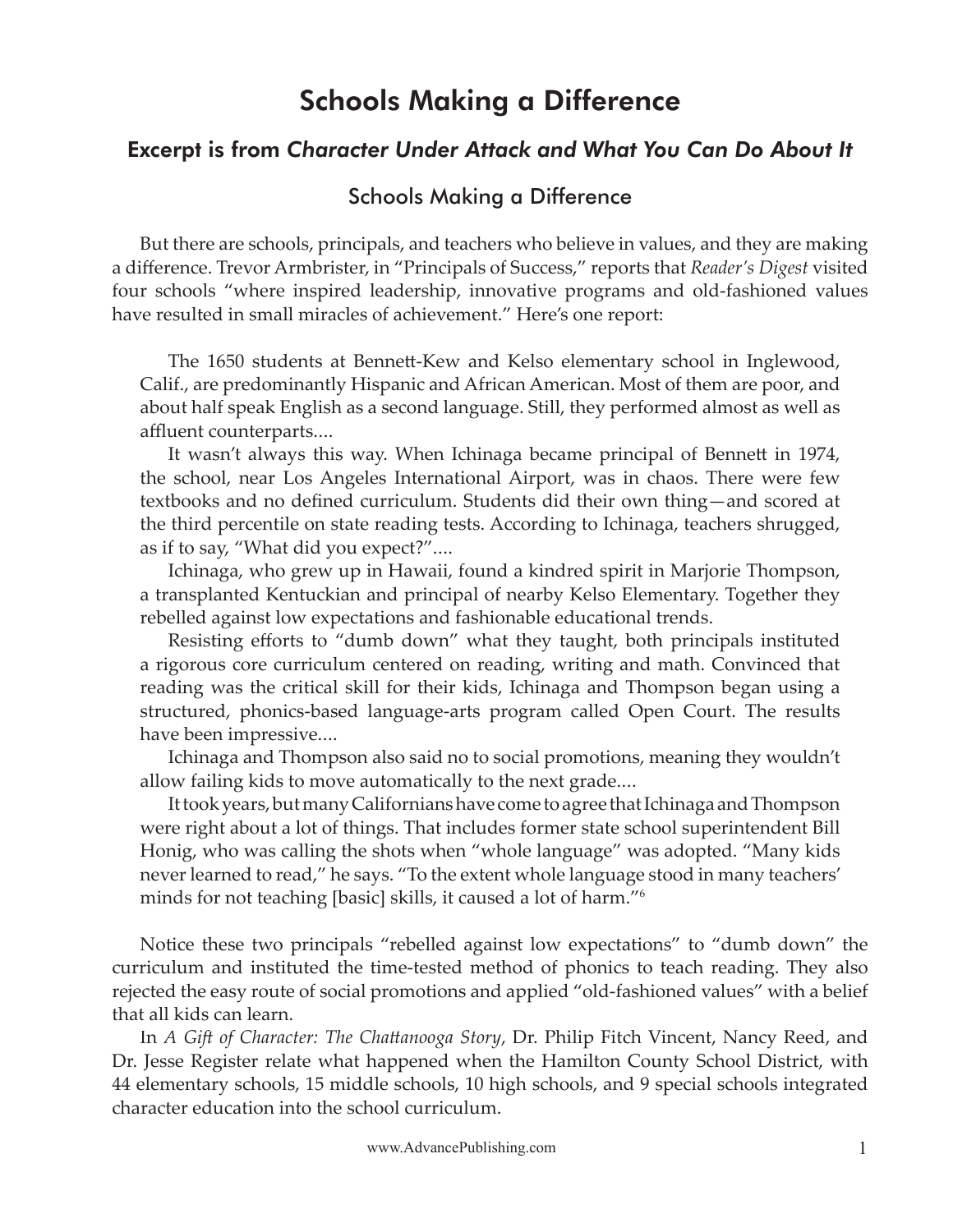### Schools Making a Difference

Before a character education program was implemented, they wanted to reject the failures of values clarification that morals are relative and the weaknesses of the self-esteem movement that promotes false hopes. The authors stated: "We must instill in students a knowledge and love of the good. We must develop rules and procedures to insure a good climate for learning. In short, a school must have standards, and values clarification provides none." Then the authors pointed out: "Next in training, we addressed the false promise of the self-esteem movement as a means to help students develop civic and virtuous traits. We recognized that *feeling* good is not the same as *being* good."7 The school district established these principles:

1. Establishment of Rules and Procedures for behavior

2. Cooperative Learning where students work together

3. Teaching for Thinking so students use reasoning skills to develop character

4. Reading for Character where students read literature "that is worth reading and that provides strong examples of good character"

5. Service Learning where students are encouraged to help others both within and outside the school<sup>8</sup>

They enlisted the representatives of the community and businesses, and sent 800 letters to ministers and religious youth leaders of various faiths inviting them to a meeting to discuss the district's character initiative. They provided training for superintendents and their representatives, principals, guidance counselors, and teachers. Schools were encouraged to develop their own character education programs. The reports received from elementary, middle, and high schools showed some schools with a decrease in office referrals and suspensions up to 300%; less fighting, stealing, and other violent offenses; more lost items returned; and students eager to help teachers and others.

A school stated in its report: "Character education is not presented as a separate subject for our children to learn. The message of this curriculum is integrated throughout the day by all of the employees of the school, and our children are reminded of the character traits everywhere they go. Teachers include discussions and activities about character in every academic subject from reading to math to social studies."9 This is an important point to those supporting character education. Character education should not be just an isolated lesson on a certain character trait; character education should be a program that infiltrates the entire curriculum.

Another school noted: "We integrated character education into every aspect of our school. This integration included curriculum, music, guidance, library, cafeteria, physical education, programs, discipline plans, newsletters, and PTO meetings. Guest speakers have come, and entire assemblies have been devoted to character."10

Character education works when proper values are stressed. Tim Stafford, in "Helping Johnny Be Good," reports that San Marcos Junior High won the California Distinguished School Award. Ten years ago the school had a crisis: more than one out of five girls were pregnant. To counter this, San Marcos Junior High began a comprehensive character education program, including one of the first abstinence-based sex education programs and the "How to Be Successful" program. These programs were successful. Pregnancies decreased dramatically even though the student population increased. Skeptical teachers were won over after they witnessed the fruits of success from these programs.<sup>11</sup>